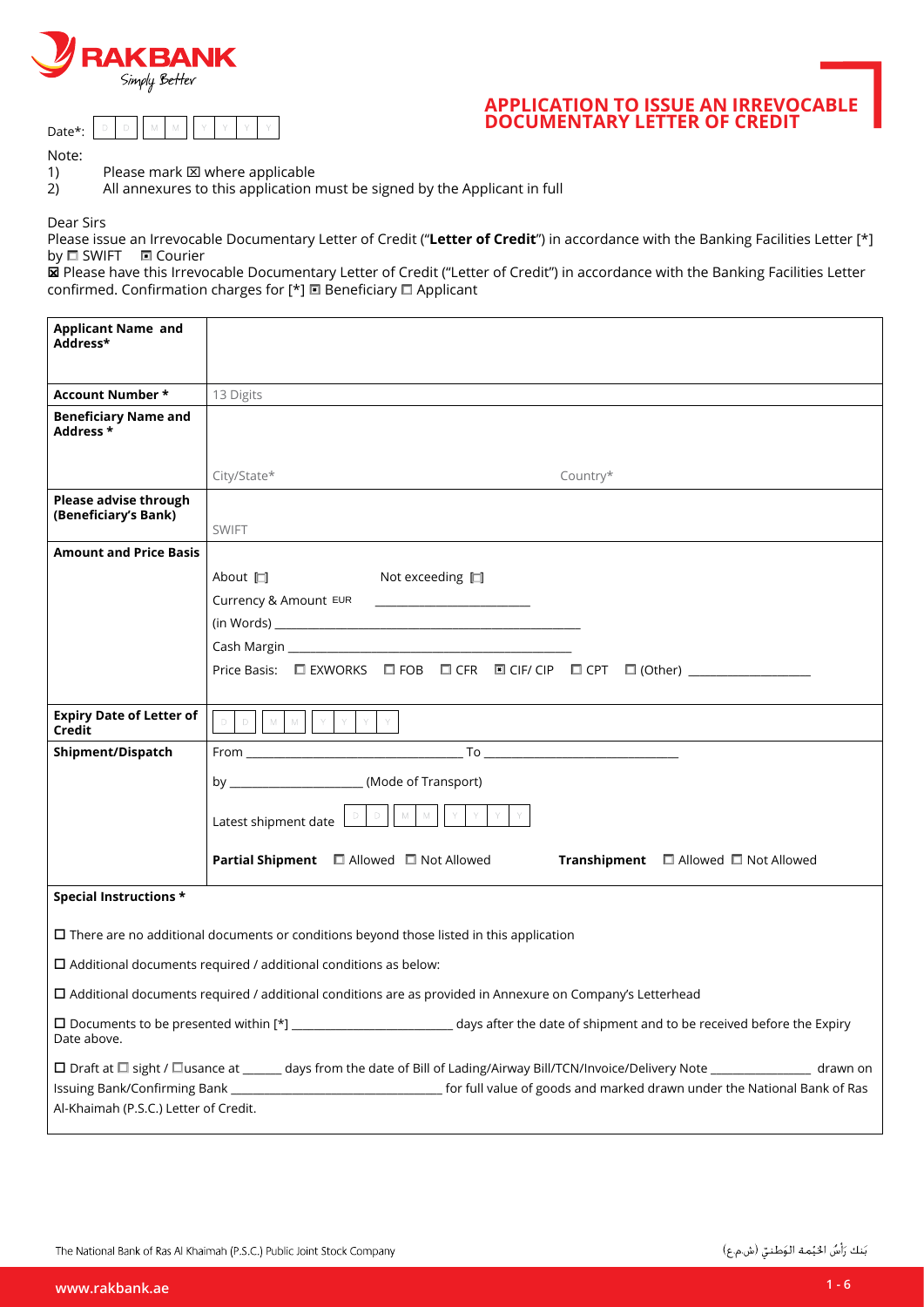

Covering (brief description of merchandise):

Shipping Marks (if any):

#### **Documents required are marked [X] below**

 $\square$  Signed commercial invoice in  $\square$  and address of the manufacturer/processor/producer, certifying the origin of goods and contents to be true and correct. The original invoice must be certified by the local Chamber of Commerce/China Council for the Promotion of International Trade. The original must be legalised by UAE Embassy/Consulate. (As Applicable)

 $\Box$  Full set of clean "on board" Marine Bills of Lading made out to order of the National Bank of Ras Al- Khaimah (P.S.C.) and marked  $\Box$ freight

prepaid/  $\Box$  payable at destination and notify Applicant. The Bill of Lading must also indicate the name, address, telephone number of the carrying vessel's agent at the port of destination.

 $\Box$  Airway Bill issued and signed by the Carrier or the Agent bearing reference of the Credit number evidencing dispatch of goods consigned to the National Bank of Ras Al-Khaimah (P.S.C.) for account of us marked  $\Box$  freight prepaid/  $\Box$  freight payable at destination and notify applicant.

□ Delivery note in \_\_\_\_\_\_\_\_\_\_\_\_\_\_\_\_\_\_\_\_\_\_\_, duly stating the date of delivery, place of taking in charge / dispatch from / place of receipt, place of final destination / for transportation to / place of delivery and manually counter signed and stamped by the applicant sauthorised .condition and order good in received goods the confirming , \_\_\_\_\_\_\_\_\_\_\_\_\_\_\_\_\_\_\_\_\_\_\_\_\_\_\_\_\_\_\_\_\_\_\_\_\_\_\_\_\_\_ representative

 $\Box$  Dispatch by truck and truck consignment issued by the transport company evidencing consignee as the National Bank of Ras Al-Khaimah (P.S.C.,) UAE, marked freight prepaid/payable at destination, quoting our L/C number and notify Applicant.

 $\square$  Insurance policy or certificate in negotiable form for full CIF invoice value plus 10% /  $\blacksquare$  % and endorsed to the order of the National Bank of Ras Al-Khaimah (P.S.C.) as "First Loss Payee" on Warehouse to final Warehouse basis and covering the following risks as per Institute Cargo Clauses (1) All Risks (Marine/Airfreight) (2) War, Strikes, Riots and Civil Commotions showing claims payable in United Arab Emirates.

 $\square$  Insurance covered locally by the Applicant. Policy/Cover note enclosed/under open cover note number

be fart in mether and alter of Credit number must be sent to M/s.<br>by fax to their fax number<br>referring to their open policy/cover note by fax to their fax number \_\_\_\_\_\_\_\_\_\_\_\_\_\_\_\_\_\_\_\_\_\_\_\_\_ referring to their open policy/cover note number. Beneficiary's certificate to this effect/the relative fax transmission report must accompany the documents.

□ Certificate of origin issued by the local Chamber of Commerce/China Council for the Promotion of International Trade, legalised by UAE Embassy or Consulate (As Applicable) certifying the goods to be of example of and position origin, stating the full name and address of the manufacturer/processor/producer of goods.

 $\square$  Packing list in  $\square$ 

 $\Box$  Certificate issued by the owners, agents or master of the vessel carrying the goods stating that the vessel carrying the goods is allowed to enter any Arab Port as per laws and regulations of such states.

□ One copy each of invoice, certificate of origin and transport documents to be sent to M/S and to us by registered airmail/courier service. A certificate to this effect together with the relative copy of postal / courier receipts must accompany the documents.

 $\Box$  If invoice and certificate of origin are not legalised, legalisation fees are for account of  $\Box$  Beneficiary  $\Box$  Applicant.

### *<u>OTHER REQUIREMENTS</u>*

 $\square$  This Letter of Credit is transferable in the country of the Beneficiary

 $\Box$  At the time of negotiation deduct \_\_\_\_\_\_ percent on \_\_\_\_\_ percent of the invoice value being commissioned/trade discount and insurance premium at \_\_\_\_\_\_ percent on \_\_\_\_\_\_ percent of the invoice value payable to \_

 $\square$  This Letter of Credit represents \_\_\_\_\_\_\_\_\_\_\_ percent of total contract / goods value. Invoice to evidence total contract / goods value less \_ advance payment made outside the LC.

All charges outside of the UAE are for  $\Box$  our account  $\Box$  beneficiaries account

The National Bank of Ras Al Khaimah (P.S.C.) Public Joint Stock Company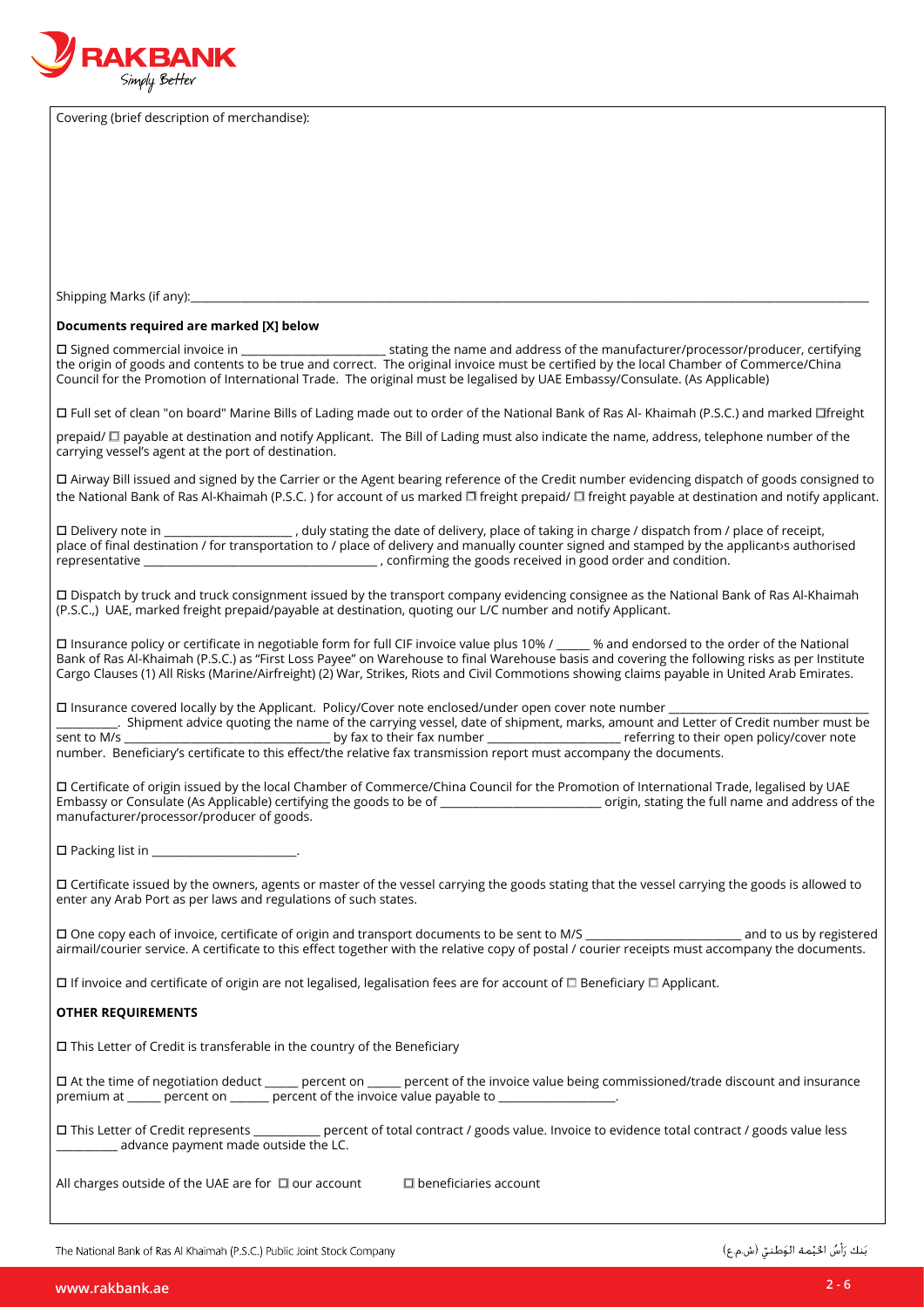

Specimen Signature of the applicant's authorised representative to sign the Delivery note:

#### **Applicant Declaration and Specific Terms and Conditions\***

I/We agree to the following specific terms and conditions governing the opening of the Letter of Credit:-

1. That in consideration of your opening the above credit, I/we hereby undertake to pay you on presentation or to accept on presentation and pay you at maturity draft/documents paid/negotiated or accepted within the Expiry Date of the Letter of Credit

2. It is understood and agreed that you and/or your correspondent shall not be responsible for any loss or damage to the goods howsoever and wheresoever caused, their quantity, quality or condition and/or the loss, validity or genuineness of the documents.

3. I/We acknowledge that should Beneficiary refuse to pay any charges I/we will be responsible for their payment in relation to the Letter of Credit. 4. I/We are bound by the terms of the Banking Facilities Letter signed by me/us and conditions opening documentary Letter of Credit hereunder. 5. I/We authorise RAKBANK to debit my/our above-mentioned account or any other account held with RAKBANK, from time to time, with all sums as a Cash Margin against the issue of the Letter of Credit and hold the same as security until the Letter of Credit it utilised or has expired;

I/We request vou to issue on our behalf and for our account this Letter of Credit in accordance with the above instructions marked with a cross where appropriate and subject to the declaration and specific terms and conditions above as well as the general terms and conditions printed on the following page.

 $\Box$  The Letter of Credit facility contemplated by the Application shall be considered as a «New Facility», as such term has been defined in All .")Letter Offer ("time to time from amended and renewed as ,\_\_\_\_\_\_\_\_\_\_\_\_\_\_dated\_\_\_\_\_\_\_\_\_\_\_\_\_\_\_\_\_\_\_\_\_\_\_\_\_\_\_\_\_\_Reference Letter Offer the terms set out in the Offer Letter shall apply to this «New Facility».

#### Applicant Signature(s) with Company Stamp\*

| <b>Bank Use</b>                          |           |               |               |      |             |      |  |  |
|------------------------------------------|-----------|---------------|---------------|------|-------------|------|--|--|
| <b>Branches/ Front Office</b>   Tracking | Reference | Trade Finance | $\square$ CSV | Name | Employee ID | Sign |  |  |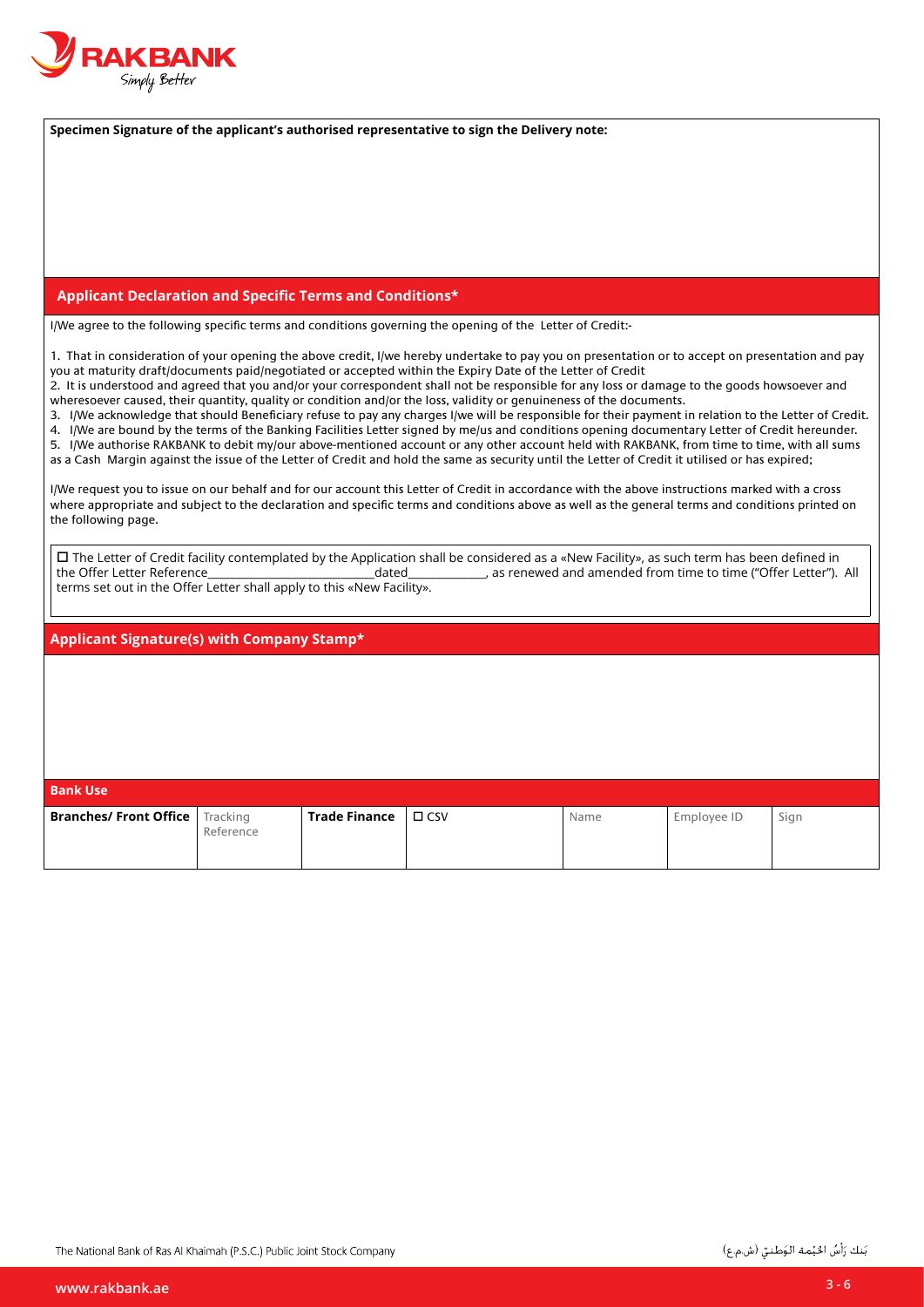

## **General CONDITIONS FOR OPENING DOCUMENTARY LETTER OF CREDIT**

- 1. This documentary credit is subject to the "uniform customs and Practices for Documentary Credits, International Chamber of Commerce publication No. 600" ("UCPDC") and any revision or amendments thereto and in so far as they are applicable) and Uniform Rules for Reimbursement ("URR") (ICC Publication 725) and any revisions or amendments thereto. We hereby acknowledge that we have fully read and understood the provisions of UCPDC. I/We further agree that in the event of any conflict between the documentary credit and UCPDC, this documentary credit shall prevail.
- 2. Terms used herein shall, unless the context otherwise requires, have the same meanings as are set out in UCPDC and/or URR and/or the Banking Facilities Letter.
- 3. I/We agree to reimburse you on first demand for any sum or sums that you certify to me/us in such demand that you have paid, and any costs that it has incurred, in connection with the Letter of Credit.
- 4. On the request of the Bank, I/We shall at all times maintain in the cash margin account certain cash margin equal to a percentage of the face value of the Letter of Credit as agreed between me/us and RAKBANK in writing ("Cash Margin").
- 5. I/We pledge and charge in favour of RAKBANK the Cash Margin and irrevocably and unconditionally authorise RAKBANK to transfer the Cash Margin to a separate account as a continuing security for the full payment of all monies due or that at any time may be due or owed by me/us under the Letter of Credit; and authorise RAKBANK to set off all or any part of the Cash Margin against any outstanding amounts due or owed by me/us to RAKBANK including debts due to any drawing under the issued Letter of Credit. I/We agree and acknowledge that the Cash Margin or any other security provided for the Letter of Credit shall be released by RAKBANK after a period of at least thirty (30) days have passed from the Expiry Date of the Letter of Credit.
- 6. If the documents called for do not include insurance policy(ies) or certificate(s) we undertake to produce to you within 15 days from the date of this application an insurance policy or certificate acceptable to you, with the Bank named as first loss payee, for the C and F value plus at least 10%, failing which you may effect insurance at our expense but you are not obliged to do so.
- 7. If this Letter of Credit is to be advised through an agency or correspondent bank in United States of America you are authorised to accept at your sole discretion American Institute clauses insurance policies.
- 8. You are authorised to make any addition (prior to the issuance of this Letter of Credit) to the documents specified under this Letter of Credit which you may consider necessary to ensure compliance with local government regulations but you are not obliged to do so.
- 9. I/We certify that shipment will be to the port designated in this Application, that the Beneficiary has no connection with Israel [or Iran] and also that the terms of this Letter of Credit do not violate the regulations of the Israel Boycott Office or local Government regulations. Further the named Beneficiary or supplier of goods is not subject to any boycott or blacklisting.
- 10. I/We hereby agree and acknowledge the provisions set out in article 35 of UCPDC and confirm that the Bank shall not be liable or responsible for any delay, loss in transit, mutilation, or other errors arising in the transmission of any messages, or delivery of letters or documents in connection with the Letter of Credit, when such messages, letters or documents are delivered or transmitted in accordance with the requirements of the Letter of Credit and in particularly where no mode or delivery or transmission is provided in the Letter of Credit and the Bank selects the mode of delivery and transmission as its sole discretion.
- 11. I/We hereby agree and acknowledge the provisions set out in article 38 of the UCPDC and confirm that the Bank shall not be liable or responsible for any consequence in connection with its obligations under the Letter of Credit arising out of the interruption of the Bank's business by Acts of God, natural disasters, riots, strikes or lock outs, civil commotion, insurrection, wars, acts of terrorism, disruption of electronic payments, disruption of international or domestic communication systems, or any other causes beyond the control of the Bank ("Force Majeure Event"). We further agree and acknowledge that even after the end of the Force Majeure Event on the resumption of the Bank's normal business, the Bank will not honor or negotiate the Letter of Credit, if such Letter of Credit expired during the Force Majeure Event.
- 12. We agree that the acceptance of carriers' Bill of Lading is at the discretion of your Agents or Correspondents. In the case of Bills of Lading issued by a member of a Conference Line, we agree that your Agents or Correspondents shall be at the liberty to refuse Bills of Lading unless accompanied by a certificate, issued by the carrier(s) certifying that he is a member of a Conference Line.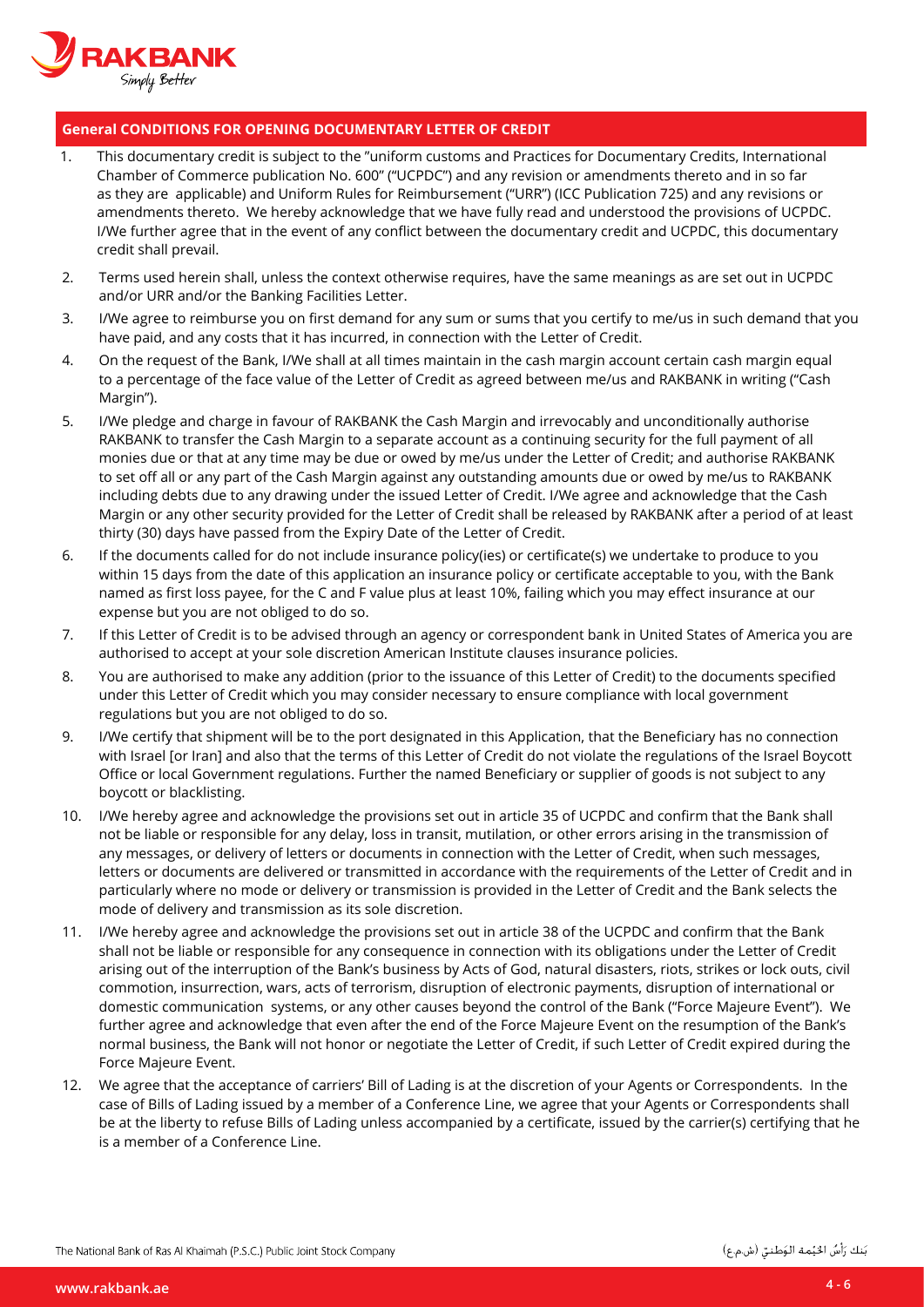

- 13. We accept that it is our responsibility as importers to advise you in advance of the issuance of the Letter of Credit the name(s) of shipping companies, if any, in whose vessels we do not wish the goods to be shipped.
- 14. We are aware and accept the implications of articles 37 & 35,34 of UCPDC concerning the Disclaimer on Effectiveness of Documents, Disclaimer on Transmission and Translation and Disclaimer for acts of an Instructed Party.
- 15. This Letter of Credit and the drawing(s) thereunder are to be subject to the terms of the "Banking Facilities Letter" mentioned above.
- 16. Drafts may be drawn claused "without recourse" if the drawers so require.
- 17. You are authorised at your sole discretion and without obligation to do so whenever you considered advisable, customary or appropriate to waive/delete the following the instructions contained herein (whether completed by<br>me/us or not) namely: 'Draft at sight/usance at days from the date of Bill of Lading/Airway Bill/TCN/ Invoice Invoice /TCN/Bill Airway/Lading of Bill of date the from days \_\_\_\_\_\_\_ at usance/sight at Draft ':namely) not or us/me / Delivery Note' \_\_\_\_\_\_\_\_\_\_\_\_\_\_\_ drawn on issuing bank/confirming bank .goods
- 18. In the absence of any instructions to the contrary specified hereunder you are authorised to instruct any bank or branch concerned to dispatch any draft(s) and/or documents by mail or other method conveyance at your sole discretion.
- 19. We acknowledge that the right is reserved by you to refuse any requested loan application made at the time of presentation of documents under this Letter of Credit in order to retire such Letter of Credit.
- 20. You may restrict negotiation of the Letter of Credit to your own offices or to any correspondent of your choice unless otherwise agreed.
- .individual an of behalf on or by signed is application this if**"** My **"**or**"** I **"**as read be shall**"** Our **"**or**"** We **"**words The 21.
- 22. You and your agents are not to be held responsible for the genuineness or correctness of the Bills of Lading or other documents required hereunder or any endorsements thereon or for any mistake or misrepresentation as to the quality, wage, marks or value of any merchandise comprised herein, or for the shippers or other charges on any such merchandise, nor as to the terms, conditions or sufficiency of the Insurance Policies or Certificates.
- 23. I/we understand and agree that all risks, including exchange risks, arising out of or consequent on the issue of this Letter of Credit to be borne by me/us alone and that you and your agents are not to be held responsible for the consequences arising out of delay, lost in transit, mutilation or other errors arising in the transmission of any messages or delivery of letters or documents, when such messages, letters or documents are transmitted or sent according to the requirements stated in the credit, or when you have taken the initiative in the choice of the delivery service in the absence of such instructions in the Letter of Credit. We further agree that you shall not be held responsible for errors in translation or interpretation of technical terms and that you may transmit credit terms without translating them.
- 24. Should you elect before provision by me/us as aforesaid for drafts accepted under this credit to hand me/us the relative shipping documents for the purpose of clearing and realizing the shipment or shipments or for any other purpose, I/we engage in the meantime to hold such documents or the relative merchandiser or the proceeds thereof on your behalf.
- 25. I/we acknowledge and agree that, pursuant to Article 12 of the UCP, a bank nominated to accept a draft or incur a deferred payment undertaking is authorised to prepay or purchase a draft accepted, or deferred payment undertaking incurred, by that nominated bank and that in such circumstances you will be obliged to reimburse that nominated bank on the due date and I/we will remain obliged to make payment to you on your first written demand in relation such reimbursement.
- 26. I/we hereby authorise you to debit my/our account with all sums which may become due in respect of this Letter of Credit, including your commissions and interest where applicable, and all charges and expenses incurred by you, your offices and/or your correspondents.
- 27. I/We undertake to effect all payments to the in U.A.E. Dirhams at your rate of exchange or with your prior written consent, in the currency of the Letter of Credit and I/We further undertake to pay all facsimile, telex, telephone and other charges or expenses of any kind or nature whatsoever, commissions included, incurred by you or due to you, your agents, correspondence or other persons or bodies including, but not limited to any charges, expenses or commissions not recovered by you from any Beneficiary.
- 28. I/We undertake to pay all fees dues to be paid to the Ministry of Finance & Industry of the U.A.E. In lieu of authentication of documents, in case invoice and certificate of origin duly authenticated by a U.A.E. Embassy or consulate are not submitted by the Beneficiary. These are payable by the me/us notwithstanding that the fees are for Beneficiary's account and the amount deducted by the Ministry of Finance & Industry of the UAE.